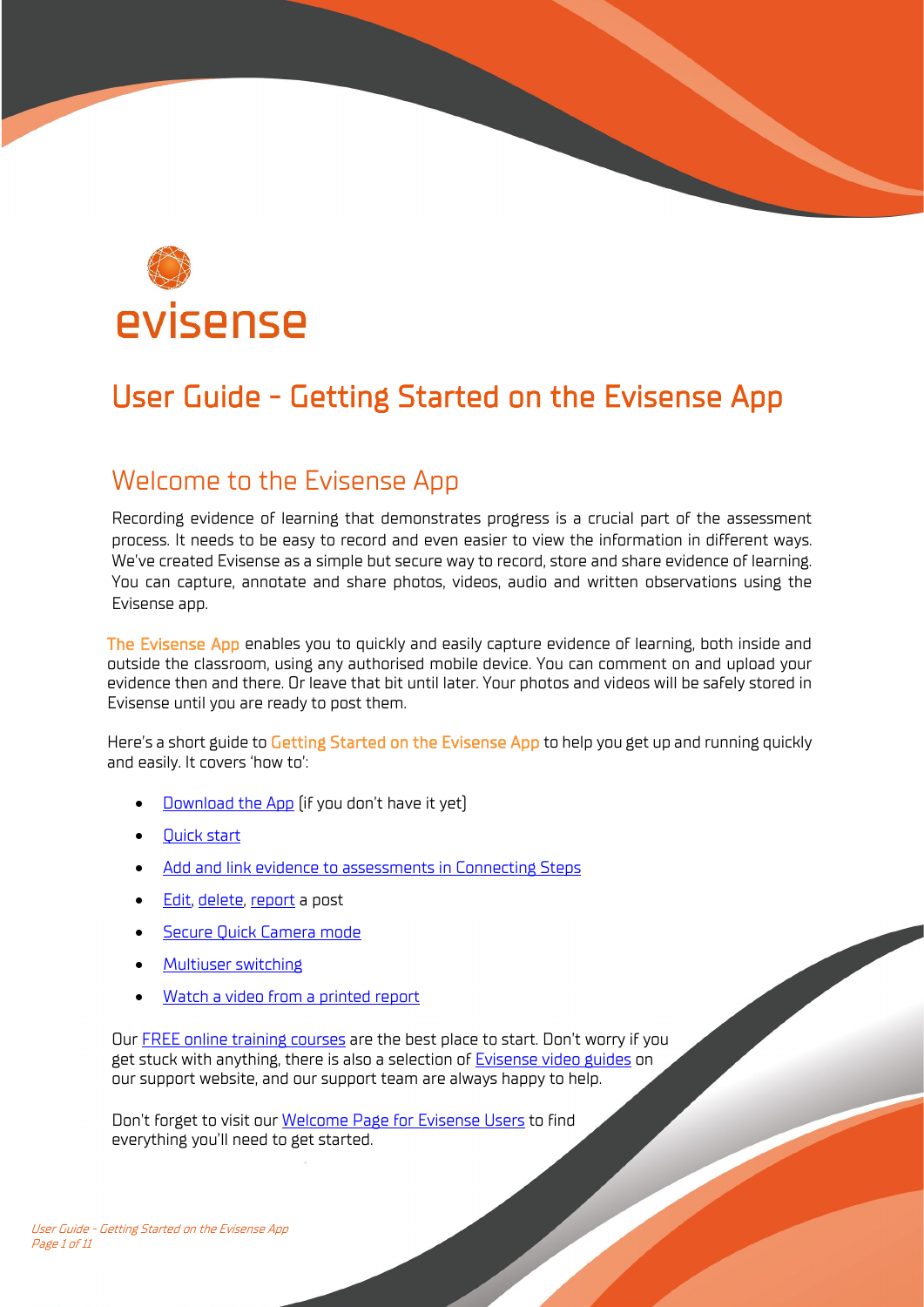## Complete our FREE online training courses

Our FREE online training courses have been designed to help you learn how to use our software and get the most out of all of its features.

- Start the course: [Whole School Introduction](https://support.bsquared.co.uk/courses/whole-school-introduction?utm_source=Evisense&utm_medium=User-Guide-App&utm_campaign=Whole-School-Training-Video) This course is the best place to start if you are new to B Squared. It briefly outlines each of our products and how they are ideally used.
- Start the course: [Evisense for Teachers](https://support.bsquared.co.uk/courses/evisense-for-teachers?utm_source=Evisense&utm_medium=User-Guide-App&utm_campaign=EvisenseforTeachers-Training-Video) This course goes through the majority of the screens and how they work. It gives a good understanding of how Evisense can be used to capture and store evidence of learning in your setting.

### Getting started

\*\*First things first, watch our 5-minute Getting Started video\*\* [How do Teachers add evidence using the Evisense App](https://support.bsquared.co.uk/evisense/how-do-i-add-evidence-using-the-evisense-app/?utm_source=Evisense&utm_medium=UserGuide&utm_campaign=EVISupportSite-TeachersAddEvidence) 

# <span id="page-1-0"></span>Download the App (if you don't have it yet)

The Evisense App is available for iOS devices, Android devices and Amazon Fire tablets.

If you don't already have the App, you'll need to download it from the App store for the device you want to install Evisense onto.

- Download the app from the [App Store HERE](https://apps.apple.com/gb/developer/b-squared/id689172373)
- Download the app from [Google Play HERE](https://play.google.com/store/apps/developer?id=B%20Squared%20Ltd)
- Download the app from [Amazon HERE](https://www.amazon.co.uk/gp/product/B01LM5BBKE)

Note: As part of our security and safeguarding measures, by default users can only log in on devices that have been authorised by an Administrator within your school (unless device restriction has been switched off by your school). To get your device authorised, take it to your Administrator who can allow access on that device. Once your device is authorised you can log into the App.

Note: \*\*When you first log into the App, you'll be asked to set a PIN number for quick and easy access. This means in future whenever you want to use the Evisense App, all you need to do is open the App and type in your PIN to start capturing evidence.\*\*

Note: You will need to log into the Evisense website and accept your licence agreement before you can start to use the App. Visit [https://uk.evisense.com](https://uk.evisense.com/) (o[r https://au.evisense.com](https://au.evisense.com/) if you're in Australia or New Zealand). Take a look at our guide to [Getting Started on the Evisense Website](https://support.bsquared.co.uk/evisense/user-guide-getting-started-on-the-evisense-website?utm_source=Evisense&utm_medium=UserGuide&utm_campaign=EVISupportSite-WebsiteGettingStartedGuide) for guidance on using the website.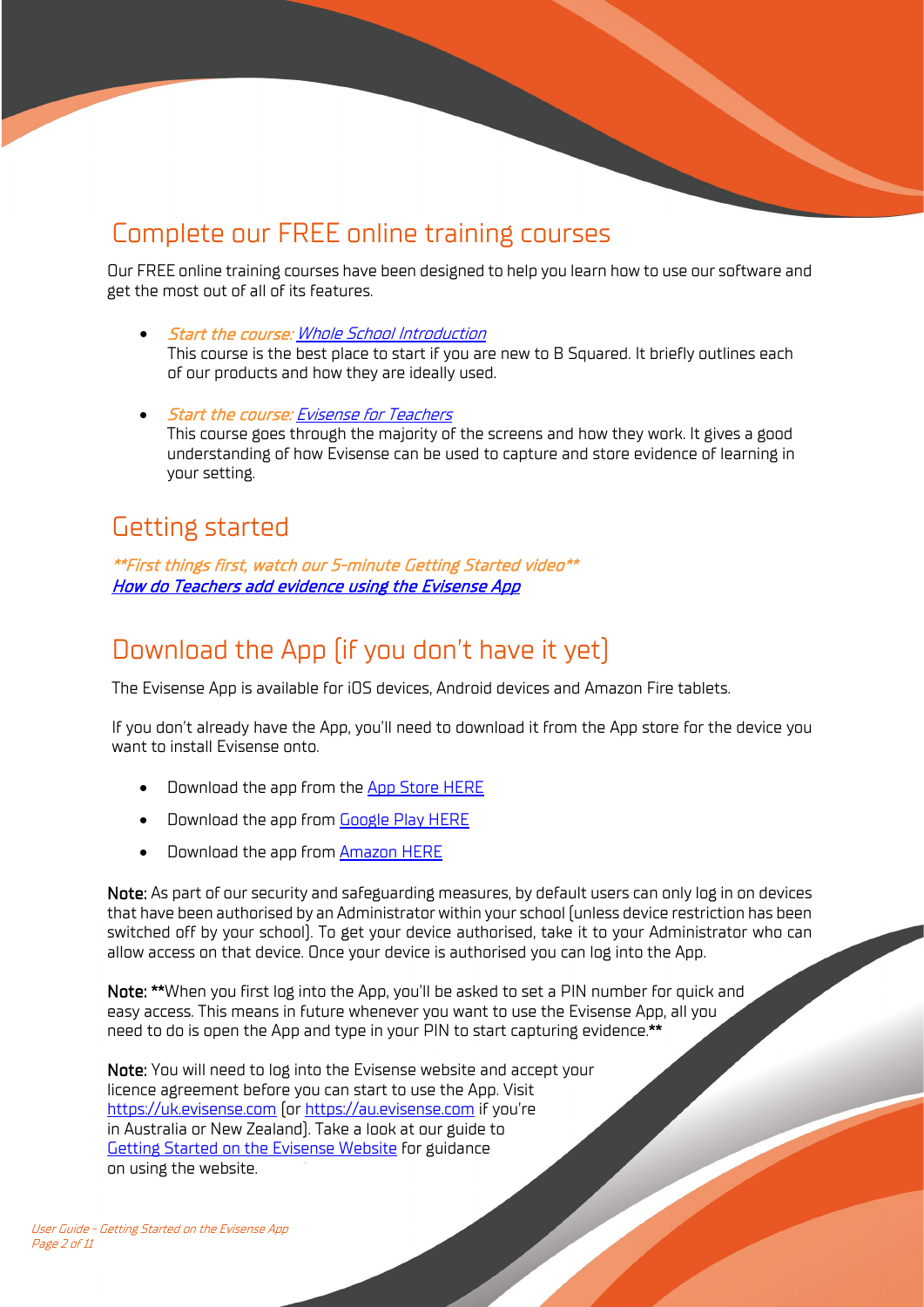# Privacy

We take data storage and security of data very seriously. You should note the following:

- All evidence recorded is encrypted before publishing
- All video/photo/audio evidence captured with Evisense is stored securely in Evisense and will not show on the camera roll of your device
- If you tag a student, the student must be within the user licence agreement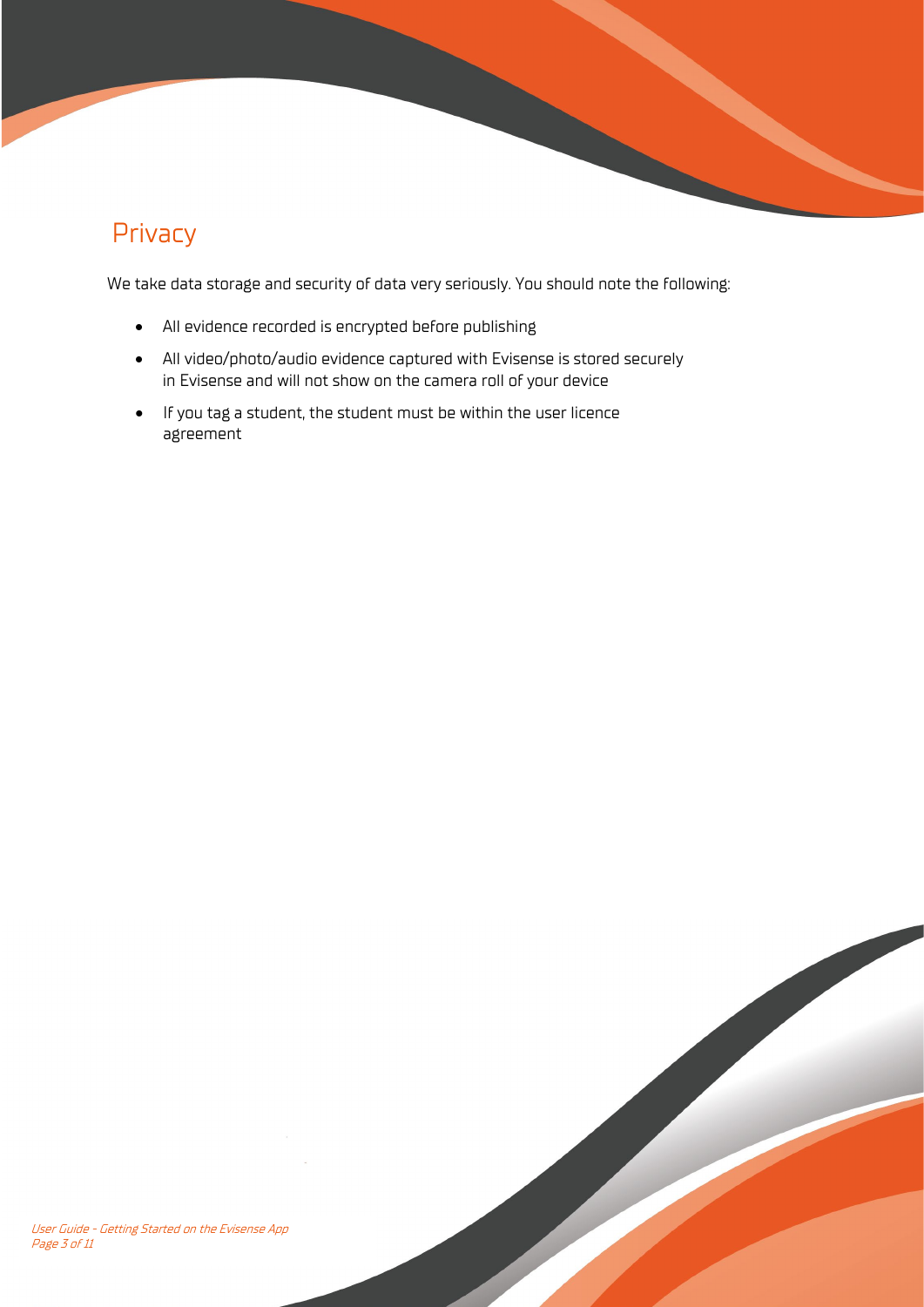# <span id="page-3-0"></span>Quick start

To log into the Evisense App

- 1. Open the Evisense App
- 2. Type in your PIN

Note: If you don't have a PIN, see note in the [Download the App](#page-1-0) section above explaining how to set one up.

### To view posts

1. Swipe up to see all posts that have been added in chronological date order





### To add and link evidence

- 1. Tap the + symbol in the bottom right of your screen.
- 2. Tap the camera icon, microphone icon or gallery icon to capture or select existing evidence.
- 3. Enter your comment and tap Next.

More…



| $\mathbb Q$<br>o                                             | k.                           |                                    |
|--------------------------------------------------------------|------------------------------|------------------------------------|
| "done"                                                       | don't                        | Donna                              |
| Li<br>  t<br>l r<br>l u<br>W<br>le<br>У<br>q<br>$\circ$<br>p |                              |                                    |
| S<br>a                                                       | d<br>$^\mathrm{f}$<br>h<br>g | j<br>$\overline{\phantom{a}}$<br>k |
| ♦<br>Z                                                       | b<br>$\mathbf C$<br>X<br>V   | n<br>m<br>$\circledcirc$           |
| 123                                                          | space                        | return                             |
|                                                              |                              |                                    |
| હ                                                            |                              | Φ                                  |

Great picture Alba - well done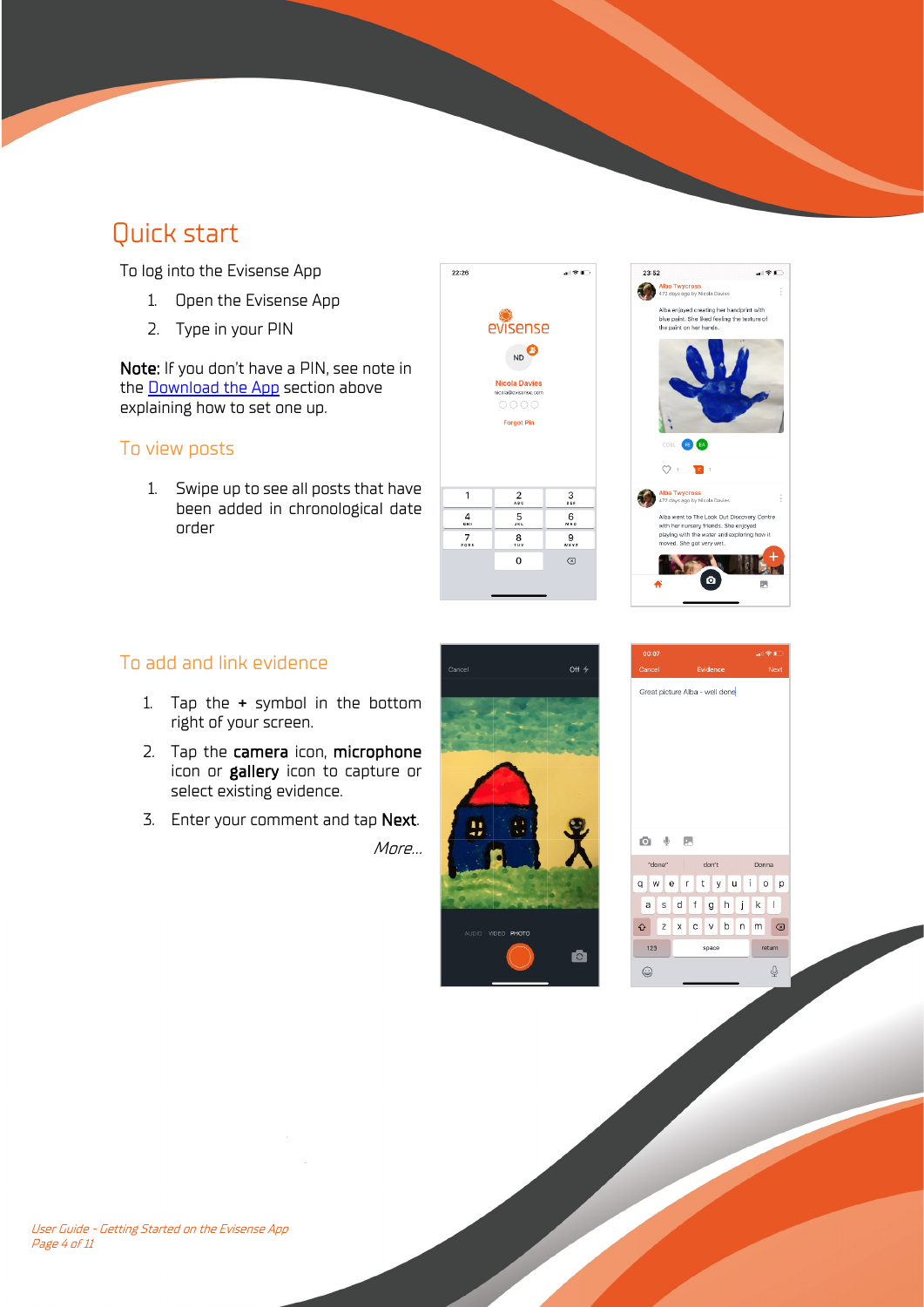#### To add and link evidence cont…

4. Select the required permissions, students you want to tag and assessments you want to link to. See the section below Add and link [evidence to assessments in](#page-5-0)  [Connecting Steps](#page-5-0) for detailed instructions on how to do this and the available options.

 $\leftarrow$ 

00:32

5. When you have finished, tap Post.

Note: Once the evidence has been posted students, teachers, and parents (if given permission by the school) can Like a post or Comment.



al e i

Alba went to The Look Out Discovery Centre with her nursery friends. She enjoyed playing with the water and exploring how it moved.

She got very wet.

角角

 $Q + \blacksquare$ Type a comment...

Jon Twycross<br>473 days ago

She looks like she is having a lovely time!

### To like a post

- 1. Find the post you want to like.
- 2. Tap the **heart** icon below the post.

### To comment on a post

- 1. Find the post you want to comment on.
- 2. Tap the comment icon (see picture above).
- 3. Enter your comment and tap Post.



 $\mathbf{d}$ 

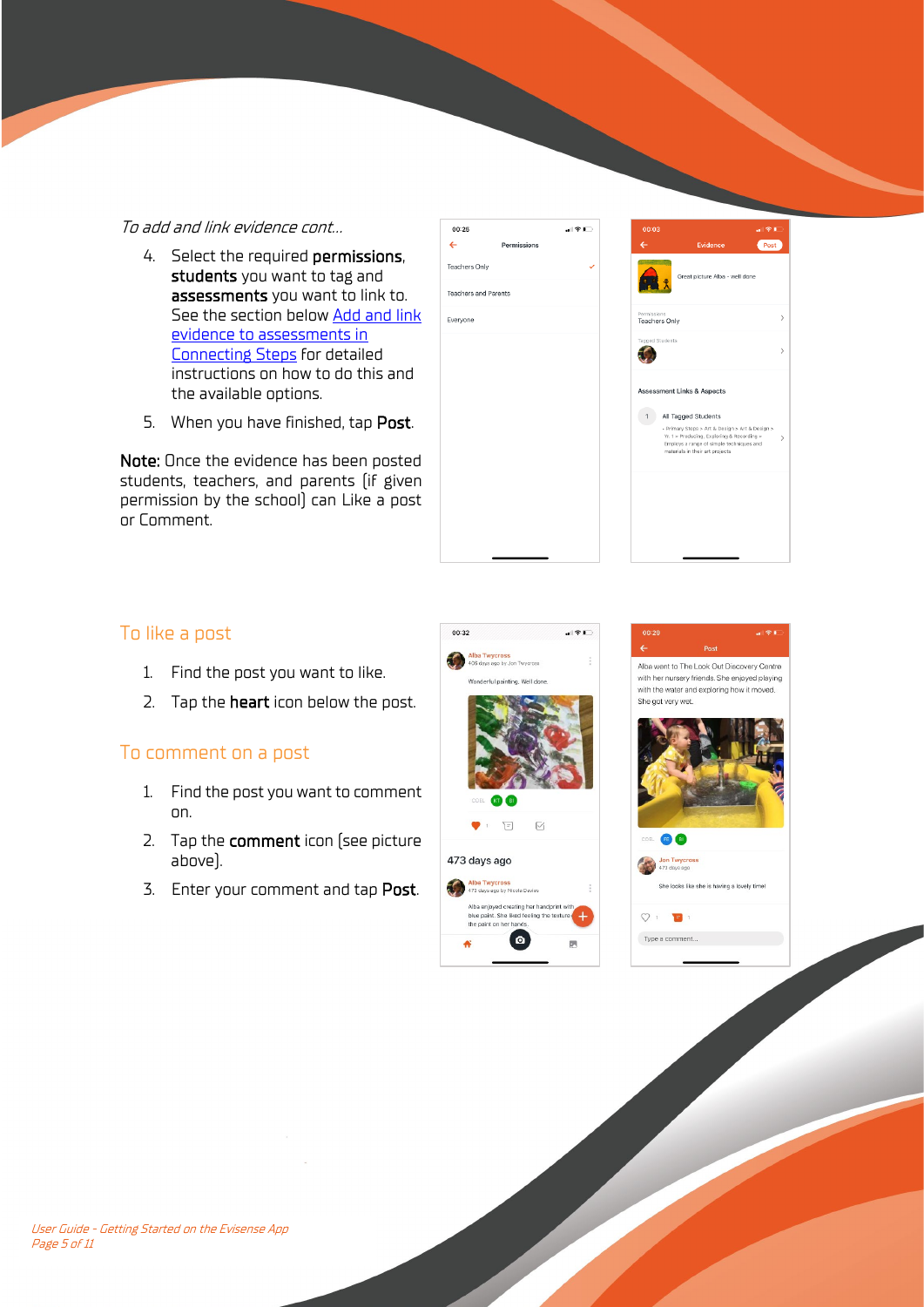## <span id="page-5-0"></span>Add and link evidence to assessments in Connecting Steps

#### Watch our 'how to' video: how to add evidence using the Evisense App

If your school is also using our Connecting Steps assessment software, you can link evidence to your assessments to demonstrate students' achievements and progress.

The steps below explain how to add and then link your evidence to:

- Curriculum
- **Subject**
- Profile
- Level
- Strand
- Assessment point

You don't have to select all of the options above - you can stop at any point, just make the selections you want.

- 1. Tap the + symbol on the bottom right of the Evisense app Home screen.
- 2. Enter a comment and tap the **camera icon**.
- 3. Take the photo and tap Save Photo (or Retake if you want to take the picture again).
- 4. Tap Next.
- 5. Tap the **arrow** next to Permissions.
- 6. Tap the permission you want. You can control who sees your posts by choosing: Teachers Only; Teachers and Parents; or Everyone.
- 7. Tap the **arrow** next to Tagged students and enter the student's name into the Search box. You can select multiple students to tag. Tap the back arrow when you have finished tagging students. At this point you can tap Post to post your evidence or continue and add assessment links.
- 8. Tap the **arrow** under Assessment Links & Aspects.
- 9. Tap the relevant aspects to select them.
- 10. Tap Add Assessment Link. Different options display depending on what curriculum you select.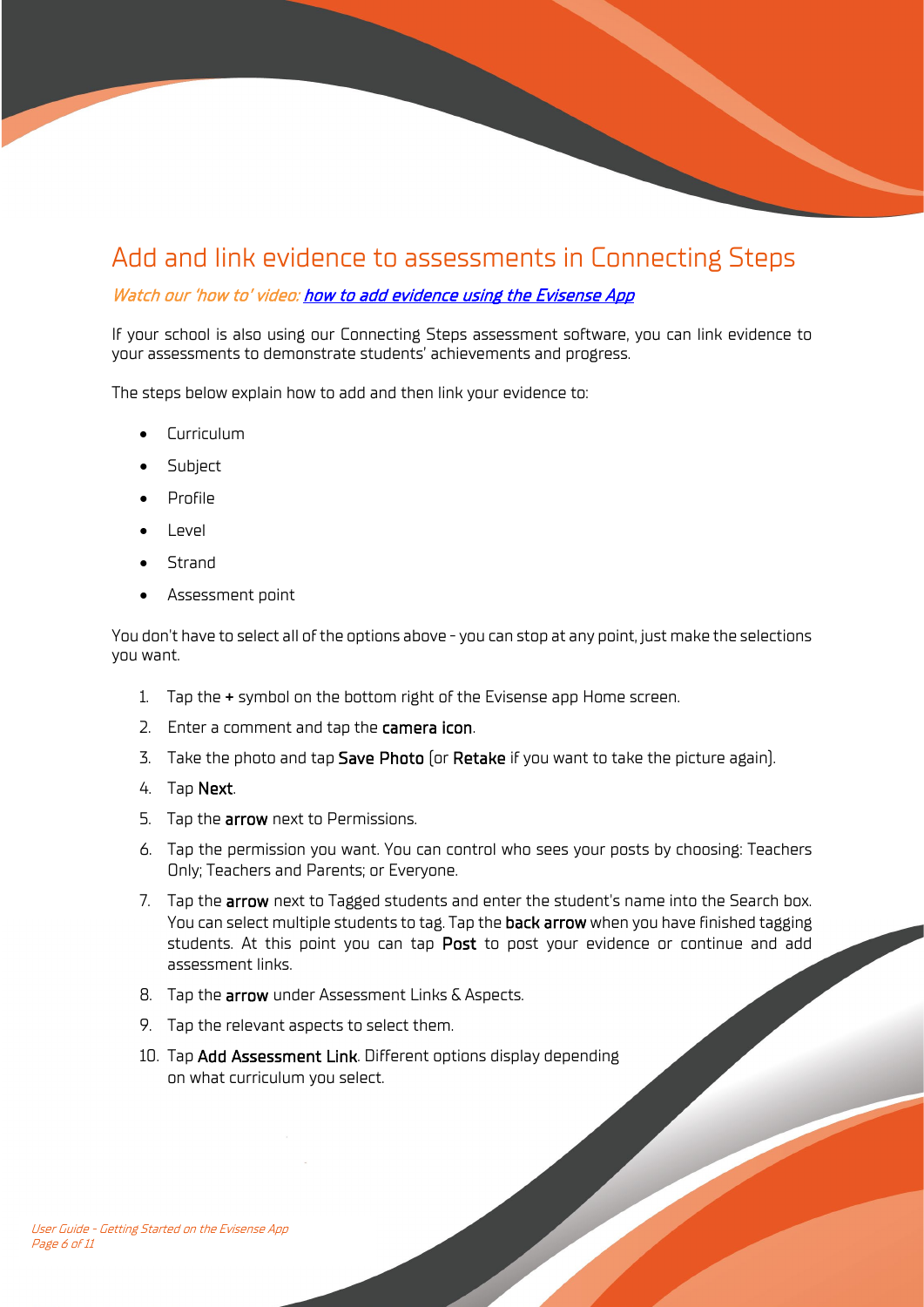- 11. Tap on the available options and swipe up the lists that display, tap Select.
- 12. When you have finished adding the assessment links tap the **arrow** next to the Assessment Points.
- 13. Tap on the assessment points you require (arrows appear next to the ones you select).
- 14. Tap Apply.
- 15. Tap the back arrow to go back to your post.
- 16. When you are ready to post tap Post. Evisense uploads your post.

Note: You can create a text only post if you don't want to upload any media.

Note: If a curriculum you are expecting to see is not showing, check that the age range set for that curriculum covers all of your students' ages. You need to check this in Connecting Step, by looking at System Administration – Options: Curriculum & Ages.

### <span id="page-6-0"></span>Edit a post

### Watch our 'how to' video[: how to edit a post in Evisense](https://support.bsquared.co.uk/evisense/how-to-edit-a-post-in-evisense/?utm_source=Evisense&utm_medium=UserGuide&utm_campaign=EVISupportSiteVideo-EditAPost)

- 1. Search for the post you want to edit.
- 2. Tap the 3 dots on the top right of the post.
- 3. Select Edit Post in the Post Options box.
- 4. Edit the post as required. You can add or change a comment, link more assessments, tag more students or add more aspects. Click **Next** at the top right of the post to move through the editing options.
- 5. Click the button Update at the top right of the post.

Note: Evisense users have different editing rights, depending on their role (Teaching Assistant, Teacher, Software Administrator). This helps Teachers to maintain control of what is posted on Evisense and to prevent anything from being deleted by accident. You can only edit your own posts or other posts that you have permission to edit. Teachers have editing rights for Teaching Assistants' post but can't edit other Teachers' posts. Teaching Assistants can only edit their own posts. The Administrator for Evisense at your school has full editing rights, so they can edit any post.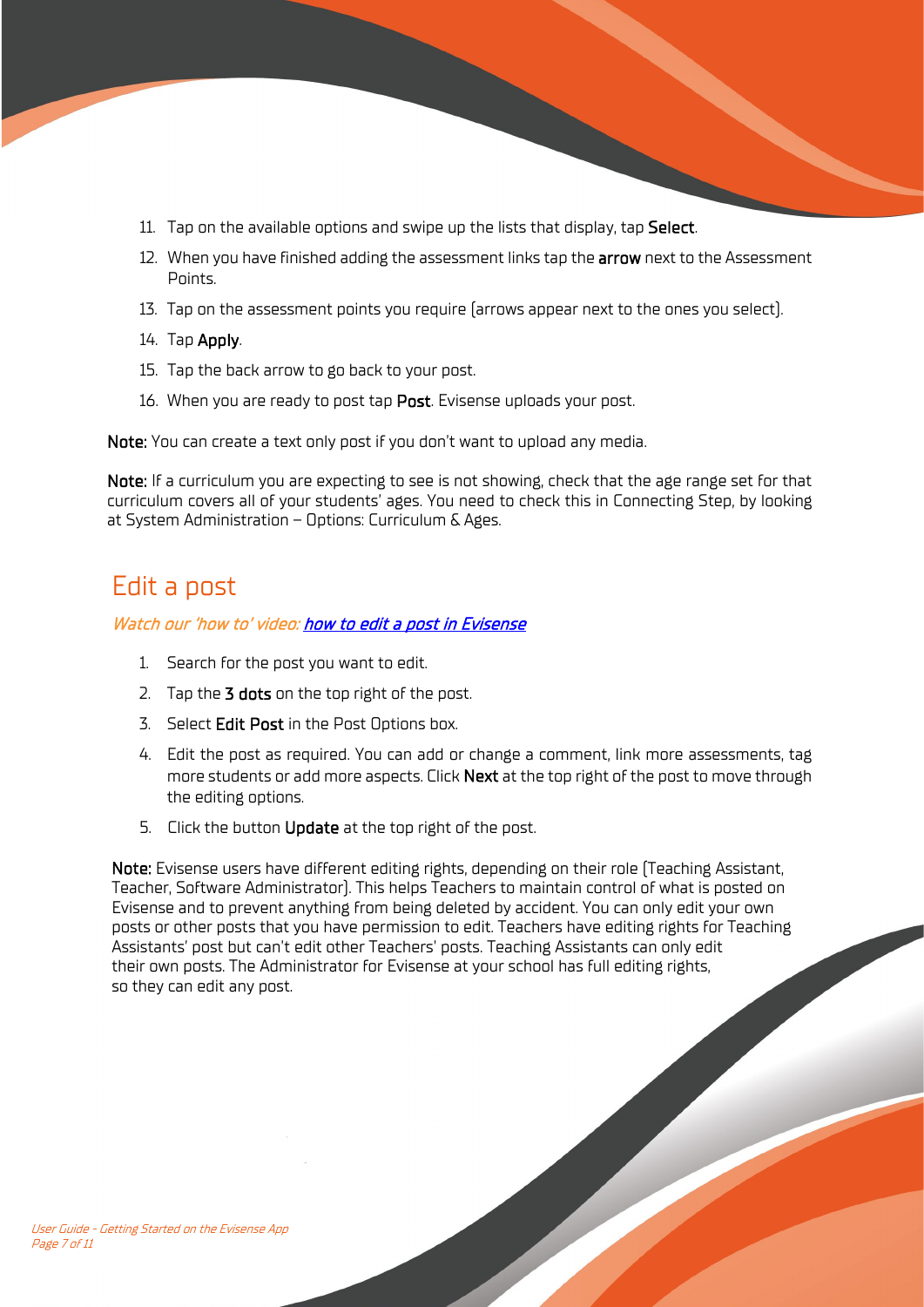# <span id="page-7-0"></span>Delete a post

### Watch our 'how to' video[: how to delete a post in Evisense](https://support.bsquared.co.uk/evisense/how-to-delete-a-post-in-evisense/?utm_source=Evisense&utm_medium=UserGuide&utm_campaign=EVISupportSiteVideo-DeleteAPost)

- 1. Search for the post you want to delete.
- 2. Tap the 3 dots on the top right of the post.
- 3. Select Delete in the Post Options box.
- 4. Tap Delete.

Note: Don't worry if you delete a post by mistake. You can view your deleted posts and reinstate a deleted post if you log into the Evisense website. Then click the cog icon on the Evisense toolbar (top right). Select View Deleted Posts. Find the post you want to reinstate and click Reinstate post. Evisense reinstates the post to the time it was first posted.

## <span id="page-7-1"></span>Report a post

### Watch our 'how to' video[: how to report a post in Evisense](https://support.bsquared.co.uk/evisense/how-to-report-a-post-in-evisense/?utm_source=Evisense&utm_medium=UserGuide&utm_campaign=EVISupportSiteVideo-ReportAPost)

You might have to report a post because it contravenes school guidelines or is inappropriate in some way. To ensure inappropriate posts are rapidly dealt with, anyone can 'report' a post, and it is immediately removed from sight. It can then be reviewed by the safeguarding lead to decide on the correct course of action.

- 1. Tap the 3 dots on the top right of the post, then tap Report in the Post Options box.
- 2. Select the Reason for reporting the post from the list of options: Harassment; Hate; Inappropriate; Sexual content; Spam; Threat.
- 3. Enter a **Comment** to support your reasoning.
- 4. Tap Submit A message appears confirming the post has been reported and temporarily removed, and that you'll be advised once action has been taken. The safeguarding lead will be notified of your report, and they will decide whether the post should be removed or reinstated (perhaps with some amendments).
- 5. Tap OK.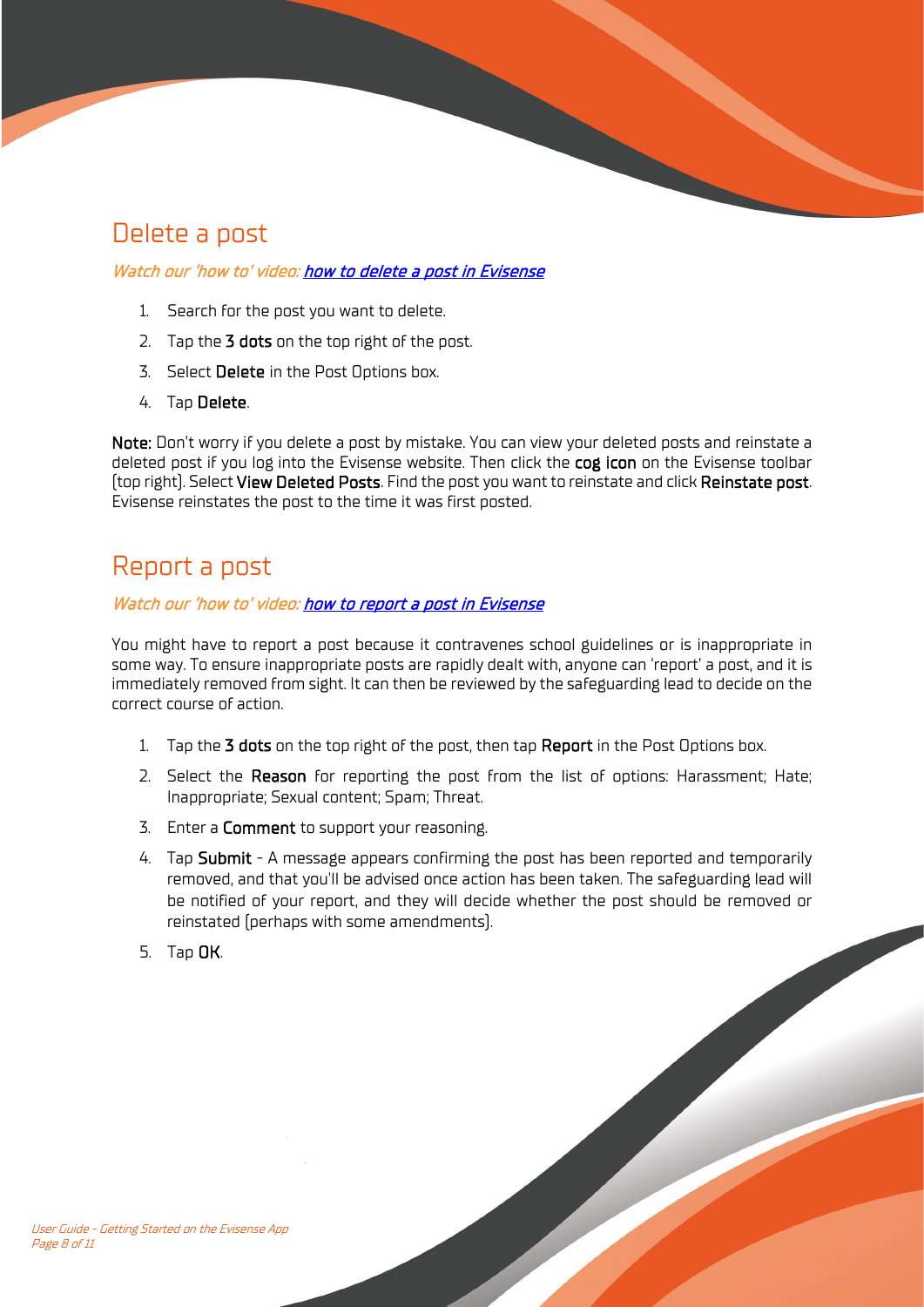# <span id="page-8-0"></span>Secure Quick Camera mode

### Watch our 'how to' video[: using Evisense's Secure Quick Camera Mode](https://support.bsquared.co.uk/evisense/using-evisenses-secure-quick-camera-mode/?utm_source=Evisense&utm_medium=UserGuide&utm_campaign=EVISupportSiteVideo-SecureQuickCameraMode)

Schools need to be able to capture evidence quickly and 'in the moment'. The Secure Quick Camera mode does exactly what its name suggests – it enables you to capture photos or video evidence of learning quickly and securely.

It is the safest and most secure way of adding evidence to Evisense. This is because the Secure Quick Camera Mode will only allow photos and videos to be stored or accessed via the Evisense App. These security measures mean that photos taken in Evisense will not appear in the device's camera roll and cannot get synced to Google, Apple, Dropbox or any other platform. Teachers do not need to remember to delete media from a device once they have finished - it's all taken care of. So you can be confident your evidence is safe and secure.

- 1. Tap the **camera button** (the featured button with a camera icon on it, in the bottom middle of the screen) - This is the Secure Quick Camera Mode.
- 2. Tap the **orange button** (bottom middle) to quickly take photos or videos whilst on the move.
- 3. Tap the thumbnail image (bottom left) to see all the media you have taken.
- 4. You can go ahead and create a post about this evidence straight away or come back to it later on (when it's convenient for you) and convert the evidence to a post then.
- 5. Tap on the evidence you want to use and you'll get the option to create a post.
- 6. Go ahead and post your evidence as per the instructions in the section above entitled [Add](#page-5-0)  [and link evidence to assessments in Connecting Steps](#page-5-0) (add a comment, set permissions, tag your student(s), tap Post).

Note: The Secure Quick Camera Mode also work offline, great if you're out and about with no signal. When you capture learning evidence in offline mode, the upload pending icon tells you how many pieces of evidence you have ready to be uploaded. Evisense will securely upload your evidence the next time you are connected to the internet. It will also remind you to upload if you have been offline for a while. Once you're back online and the evidence has been uploaded, you'll be able to create a post from each piece of evidence you captured whilst offline.

Note: In some rare cases with poor internet connection or, WIFI media can get stuck uploading. To help with this, Evisense lets you download the pending media to the device. This is especially important if you have captured a one off moment you don't want to lose. You can then upload this via the website.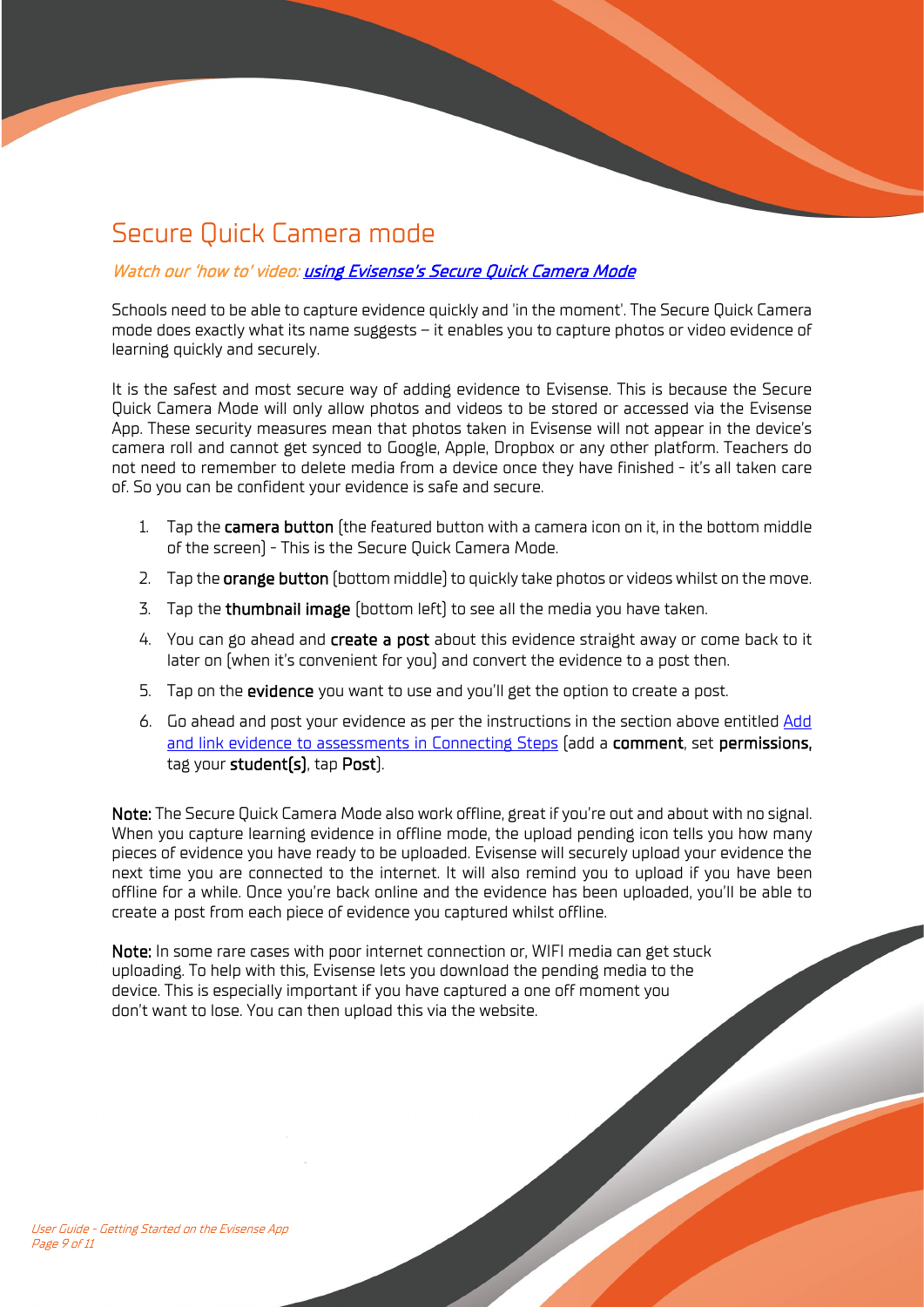## <span id="page-9-0"></span>Multiuser switching

Watch our 'how to' video[: how to switch between users in the Evisense App](https://support.bsquared.co.uk/evisense/how-to-switch-between-users-in-the-evisense-app/?utm_source=Evisense&utm_medium=UserGuide&utm_campaign=EVISupportSiteVideo-SwitchUsers)

Do you capture learning evidence on a device that you share with other teachers? This is not a problem in Evisense, as each user has their own account and one device can be used to access multiple accounts. You can easily switch between accounts.

- 1. Open the Evisense App on your shared device.
- 2. On the PIN login screen, tap the small circular orange icon with 2 people on  $\int$ it's next to the profile picture, underneath the Evisense logo).
- 3. Select your profile from the list.
- 4. If you're not already listed, tap **Add User** in the top right corner and enter your email address and Evisense password.

Note: If you add a picture to your profile in MyBSquared, it makes finding your profile much easier!

Note: Each account is kept secure with its own PIN access. Evisense keeps track of all photos and videos taken in the App and who took them. It automatically assigns the evidence captured to its creator, based on who was logged in when it was taken.

## <span id="page-9-1"></span>Watch a video from a printed report

Watch our 'how to' video: how [to watch a video from a printed report](https://support.bsquared.co.uk/evisense/how-to-watch-a-video-from-a-printed-evisense-report/?utm_source=Evisense&utm_medium=UserGuide&utm_campaign=EVISupportSiteVideo-WatchVideoFromPrintedReport)

- You can use the Evisense App to scan the QR code on a paper copy of a report to view evidence.
- Not everyone can view a piece of evidence from a report. The links will only work if you have an account in Evisense with permission to view the evidence. This means that the evidence is kept safe and secure, as only individuals with a valid set of user credentials will be able to access it.

Note: Log into the Evisense website at [https://uk.evisense.com](https://uk.evisense.com/) (or [https://au.evisense.com](https://au.evisense.com/) if you're in Australia or New Zealand) to create and print reports. Take a look at our guide to [Getting Started on the Evisense Website](https://support.bsquared.co.uk/evisense/user-guide-getting-started-on-the-evisense-website?utm_source=Evisense&utm_medium=UserGuide&utm_campaign=EVISupportSite-WebsiteGettingStartedGuide) for full instructions.